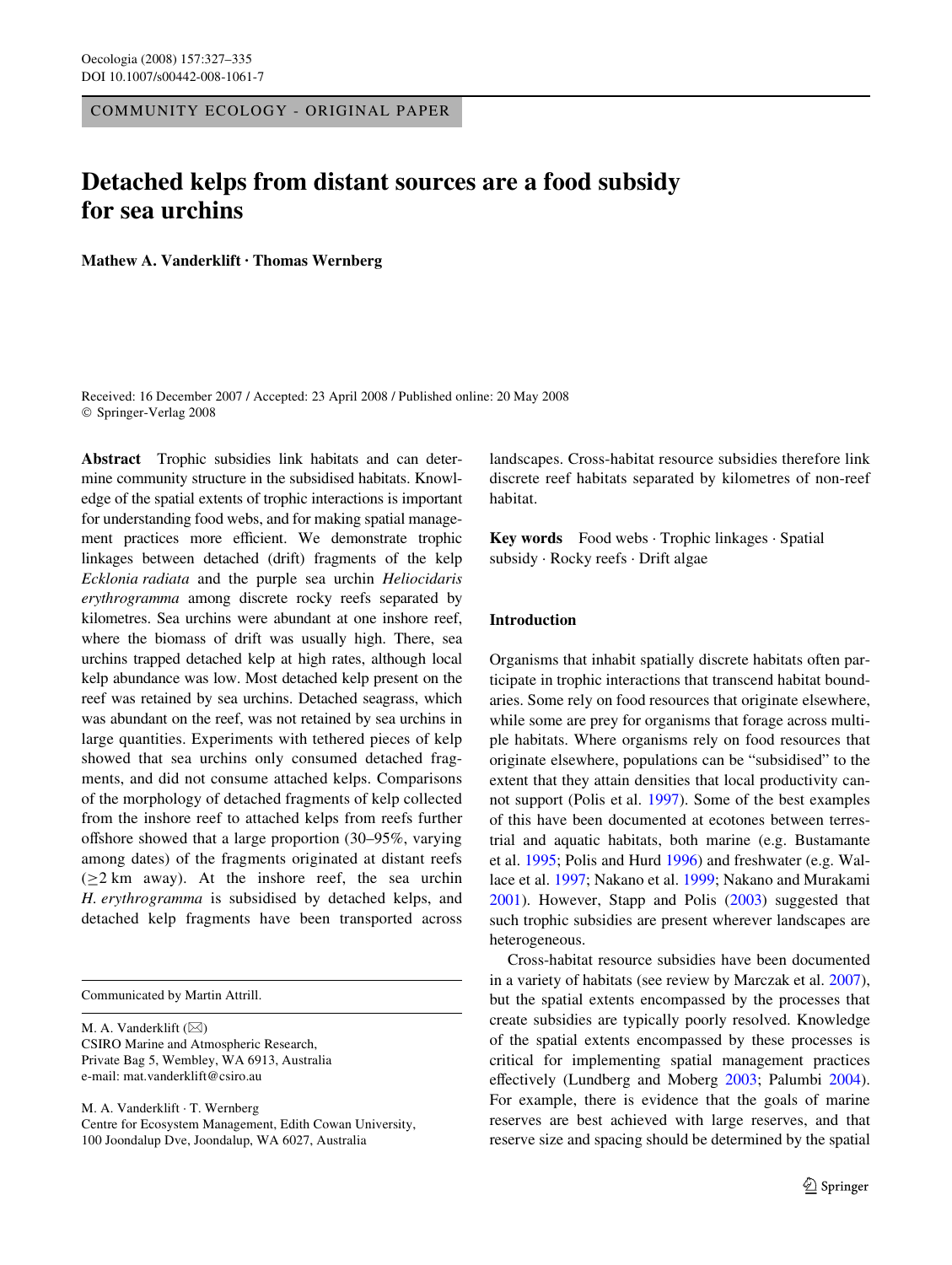extent of key ecological processes (e.g. Gerber et al. [2003](#page-8-9)). The spatial extents of trophic linkages are also likely to influence how sensitive communities are to perturbations which can profoundly change the structure of communities (Lundberg and Moberg [2003](#page-8-7); Valentine and Heck [2005](#page-8-10)).

The movement of plant detritus across habitat boundaries is one of the most fundamental processes facilitating trophic subsidies (Polis et al. [1997](#page-8-0)). In marine ecosystems, detached reef algae are an important food source for a wide range of consumers that occupy distant habitats (e.g. Duggins et al. [1989\)](#page-8-11). Once detached from the substrate on which they grow, reef algae are passively transported across habitat boundaries, and can form substantial accumulations at distant locations (e.g. Vetter [1994](#page-8-12); Wernberg et al. [2006\)](#page-8-13), where they can support enhanced abundances of consumers. For example, the importance of detached reef algae as a food subsidy to intertidal beach fauna is well documented (see review by Colombini and Chelazzi [2003](#page-8-14)). Similar patterns have been documented for subtidal habitats, such as sandy bottoms adjacent to reefs (Kim [1992](#page-8-15)), submarine canyons (Vetter and Dayton [1999;](#page-8-16) Okey [2003](#page-8-17)), and seagrass beds (Wernberg et al. [2006](#page-8-13)).

The availability of detached reef algae can have important ecological consequences. For example, the interaction between the feeding behaviour of sea urchins and the availability of drifting pieces of kelp can have a profound influence on assemblages of organisms that inhabit subtidal rocky reefs. In southern California, the sea urchins *Strongylocentrotus franciscanus* and *S. purpuratus* are typically detritivorous, consuming drifting fragments of macroalgae, but when the abundance of this food source is reduced, they can adopt a behaviour in which individuals graze directly on attached algae, and as a consequence can decimate kelp forests (Harris et al. [1984](#page-8-18); Harrold and Reed [1985](#page-8-19)).

Little is known about the spatial extents encompassed by trophic subsidies such as drifting macroalgae, but in many situations the distances are likely to be large. For example, Kirkman and Kendrick ([1997\)](#page-8-20) calculated that 78% of tagged kelp *Ecklonia radiata* had been transported distances >2 km. Similarly, Harrold and Lisin ([1989\)](#page-8-21) reported that most giant kelp *Macrocystis pyrifera* floating on the surface washed up on shore within a few kilometres, while some travelled up to tens of kilometres. Resolving the spatial extent of this key trophic process is key to understanding how strongly fauna that consume drift algae rely on trophic linkages that encompass multiple habitats.

We tested the spatial extent of trophic linkages created by the movement of detached kelp *E. radiata* between discrete rocky reefs, and its consumption by the purple sea urchin *Heliocidaris erythrogramma*, in south-western Australia. Subtidal reefs in this region are commonly dominated by *E. radiata* (Fowler-Walker and Connell [2002;](#page-8-22) Wernberg et al. [2003b](#page-8-23)). *E. radiata* is a small kelp (typically <2 m long) that is mainly found in temperate Australasia and South Africa. In terms of gross morphology and canopy structure it is very similar to many common species of kelps of the northern hemisphere (e.g. *Eisenia arborea* and *Laminaria digitata*). The purple sea urchin *H. erythrogramma* is typically present in low densities  $(<1 \text{ m}^{-2})$ , but in some reefs it attains high densities  $(5 \text{ m}^{-2})$ : Vanderklift and Kendrick [2004\)](#page-8-24). In some other parts of Australia, grazing by *H. erythrogramma* exerts a strong influence on benthic community structure (Wright and Steinberg [2001](#page-8-25); Johnson et al. [2004;](#page-8-26) Valentine and Johnson [2005\)](#page-8-27). However, in south-western Australia, it consumes mainly detached fragments of large brown macroalgae, such as *E. radiata*, and it exerts only a minor influence on the benthos, even where it is abundant (Vanderklift and Kendrick [2005\)](#page-8-28). This is an unusual pattern for high-density populations of sea urchins (Lawrence [1975;](#page-8-29) but see Day and Branch [2002a](#page-8-30)).

We first tested whether *H. erythrogramma* disproportionately retains *E. radiata* in comparison to other detached macrophytes and whether it consumes drifting fragments of *E. radiata* more than kelps attached to the reef. We then used linear discriminant analysis of spatial patterns in kelp morphology to identify the origin of detached kelps present at a reef with high densities of *H. erythrogramma*—we focussed on kelp morphology because previous studies have shown strong spatial patterns in morphological characteristics (Wernberg et al. [2003a\)](#page-8-31), and we hypothesised that these patterns would allow us to predict the origins of detached kelp fragments. Based on this analysis, we estimated the spatial extent over which the movement of detached kelps link discrete reef habitats.

## **Methods**

#### Study area and survey design

The study was done on subtidal rocky reefs off the coast of Fremantle, Western Australia  $(31°51'S, 115°42'W)$ . In this area, chains of islands and high-relief reefs have formed from aeolianite limestone ridges that run parallel to the shore (Searle and Semeniuk [1985](#page-8-32)), and form discrete patches of hard substrate interspersed with unvegetated sand or seagrass. Between the ridges the seafloor is comprised of unvegetated soft sediments and low-relief rock (<20 m depth). Nearshore circulation in the area is predominantly wind-driven, and increases in wind speed can rapidly generate directional currents at the seafloor (Searle and Semeniuk [1985;](#page-8-32) Pattiaratchi et al. [1997\)](#page-8-33).

We surveyed five discrete reefs, which ranged in depth from 6 to 12 m. Reefs were specifically chosen to represent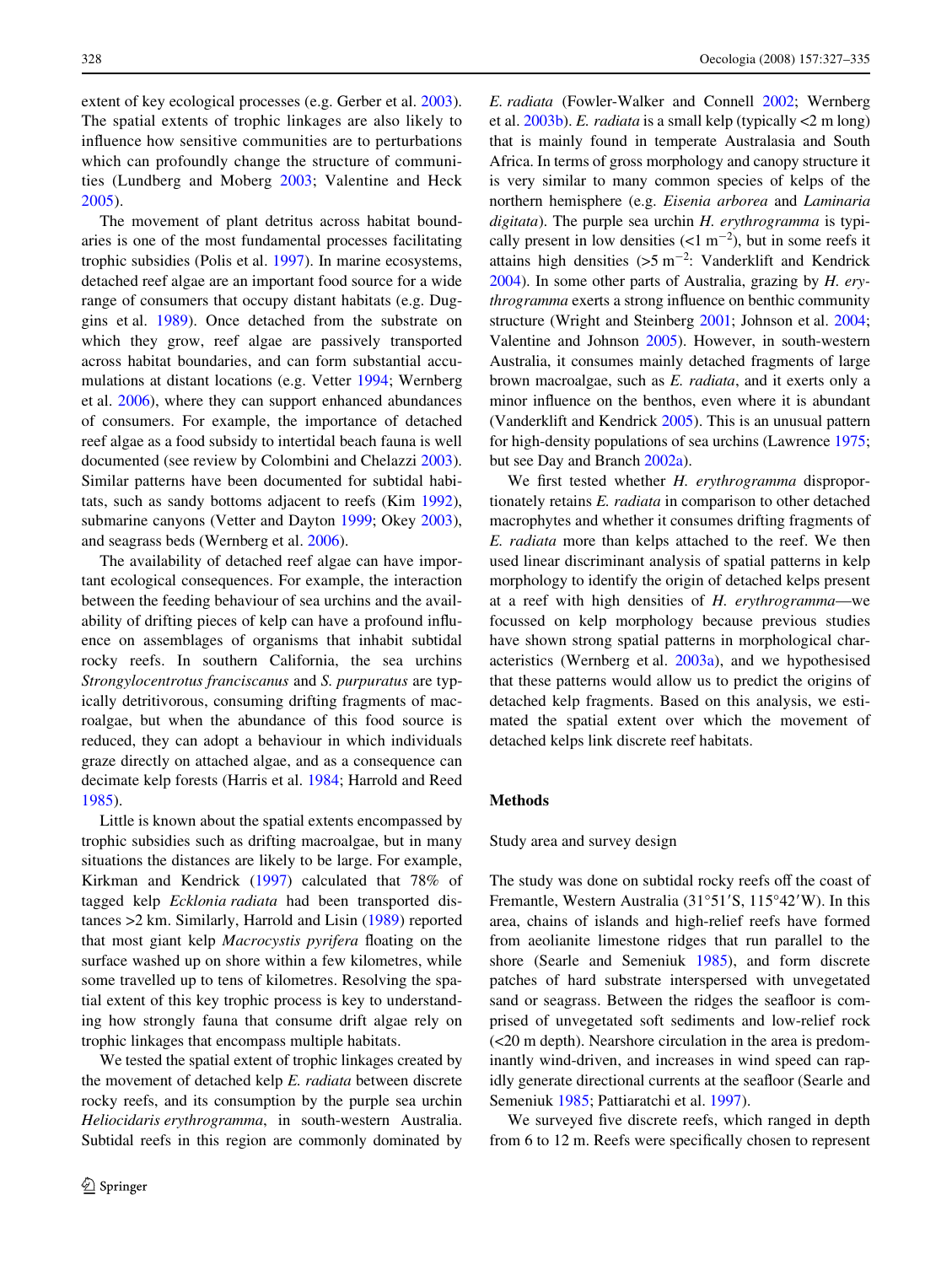the range of possible sources of detached kelp—two reefs (Casuarina Shoal and Seaward Reef: 3.2 km apart) were on an offshore ridge, two reefs (Straggler Rocks and The Roarers: 4.1 km apart) were on a ridge further inshore, and the fifth reef (Mewstone) was furthest inshore  $(6.4-8.7 \text{ km})$ from the offshore reefs) and hosts high densities of sea urchins (Vanderklift and Kendrick [2004\)](#page-8-24). We surveyed the abundances of sea urchins, and the biomasses of detached macroalgae and seagrass, at each of these reefs on four dates in each of two seasons (the austral summer and winter). We collected detached and attached individuals of *Ecklonia radiata* for morphological measurements on three dates in each season.

## Sea urchin counts

Abundances of the purple sea urchin *Heliocidaris erythro*gramma were surveyed by recording densities in 5 m<sup>2</sup> belt transects. A 5-m piece of lead-core rope was placed haphazardly on the reef and individuals within 50 cm of each side of the rope were counted. Five replicate transects were completed per reef on each date.

Spatial and temporal patterns in sea urchin densities were analysed with a mixed model analysis of variance, with the factors Reef (fixed effect with five levels), Season (fixed effect with two levels), and Date (random effect nested in Season, with four levels per season). In the case of a significant difference among means, the nature of differences was resolved using SNK tests.

#### Biomass of detached macrophytes

Detached macroalgae and seagrass (drift) were collected by hand from ten replicate 1  $m<sup>2</sup>$  quadrats at each reef on each date. All drift that was retained by *H. erythrogramma* (i.e. was captured and held by podia) was collected and stored separately. In the laboratory, drift was sorted to species and dried for 48 h at 60 °C before measurement of dry weight (grams).

Spatial and temporal patterns in total drift biomass, and the biomass of drift kelp *E. radiata*, were analysed with a mixed model analysis of variance, using the same model as that used for sea urchin abundance. For each of the four main taxa of detached macrophytes (the brown algae *E. radiata* and *Scytothalia doryocarpa*, and the seagrasses *Amphibolis* spp. and *Posidonia coriacea*), paired *t* tests were used to assess whether fragments were present mainly as "loose" (i.e. fragments drifting on the sea floor) or "retained" (i.e. fragments captured by sea urchins). For these analyses, all quadrats with *H. erythrogramma* were pooled across dates, and separate analyses were performed for the three reefs where *H. erythrogramma* were recorded regularly.

#### Consumption of detached kelp

Consumption of detached kelp by *H. erythrogramma* was assessed by tethering experiments. We measured the relative consumption of detached (drifting) versus attached kelp by including treatments to mimic both. To mimic detached kelp, we fastened a clothes peg to a piece of kelp, and then tied one end of a length of nylon fishing line to the clothes peg and the other end to a metal stake hammered into the reef. This allowed the kelp to drift over the reef. To mimic attached kelp, we fastened the clothes peg directly to a metal stake.

We separated consumption by *H. erythrogramma* from other sources of tissue loss (degradation and consumption by other organisms) by placing sets of each type of tether in plots in which *H. erythrogramma* had been removed (–U plots,  $n = 2$ ), and plots in which *H. erythrogramma* were left at naturally occurring densities  $(+U$  plots,  $n = 2$ ). We used 16  $m<sup>2</sup>$  plots that had been set up previously (see Vanderklift and Kendrick [2005](#page-8-28) for details). Prior to our tethering experiments, mean densities of *H. erythrogramma* in +U plots were 12.5 ind  $m^{-2}$  ( $\pm 2.8$  SE,  $n = 8$ ), and mean densities in  $-U$  plots were 0.6 ind m<sup>-2</sup> ( $\pm$ 0.3 SE, *n* = 8). The –U plots were maintained free of *H. erythrogramma* for the duration of the experiment.

Prior to deploying the tethers, photographs were taken of the kelp pieces. Tethers were deployed for three days, and then the pieces were collected and rephotographed. Consumption was calculated as the percentage change (loss) in area as measured with image analysis software (Sigma-Scan). Ten replicate pieces of kelp were included in each treatment. The experiment was done twice, once in December 2003 and once in March 2004.

Determining the origins of detached kelps

The detached kelps we collected were rarely intact and it was not possible to rely on the extensive suite of morphological characters used in previous studies of attached kelps (Wernberg et al. [2003a;](#page-8-31) Fowler-Walker et al. [2006\)](#page-8-34). However, we found that the majority of drifting kelp pieces had at least one intact lateral (bladelet extending horizontally from the main axis of the primary lamina), and that four morphological characters could be recognised in most drifting laterals: width (cm), thickness (mm), rugosity (number of corrugations  $cm^{-1}$ ) and spinosity (number of surface spines  $mm^{-2}$ ). Our morphological measurements therefore concentrated on laterals, and on these four characters. Laterals of *E. radiata* (*n* = 25, haphazardly selected from the central third of separate kelp thalli, all growing attached to rock) were collected from each of the five reefs at three dates in each season. On the same dates, drifting pieces of *E. radiata* were collected from Mewstone (except for winter,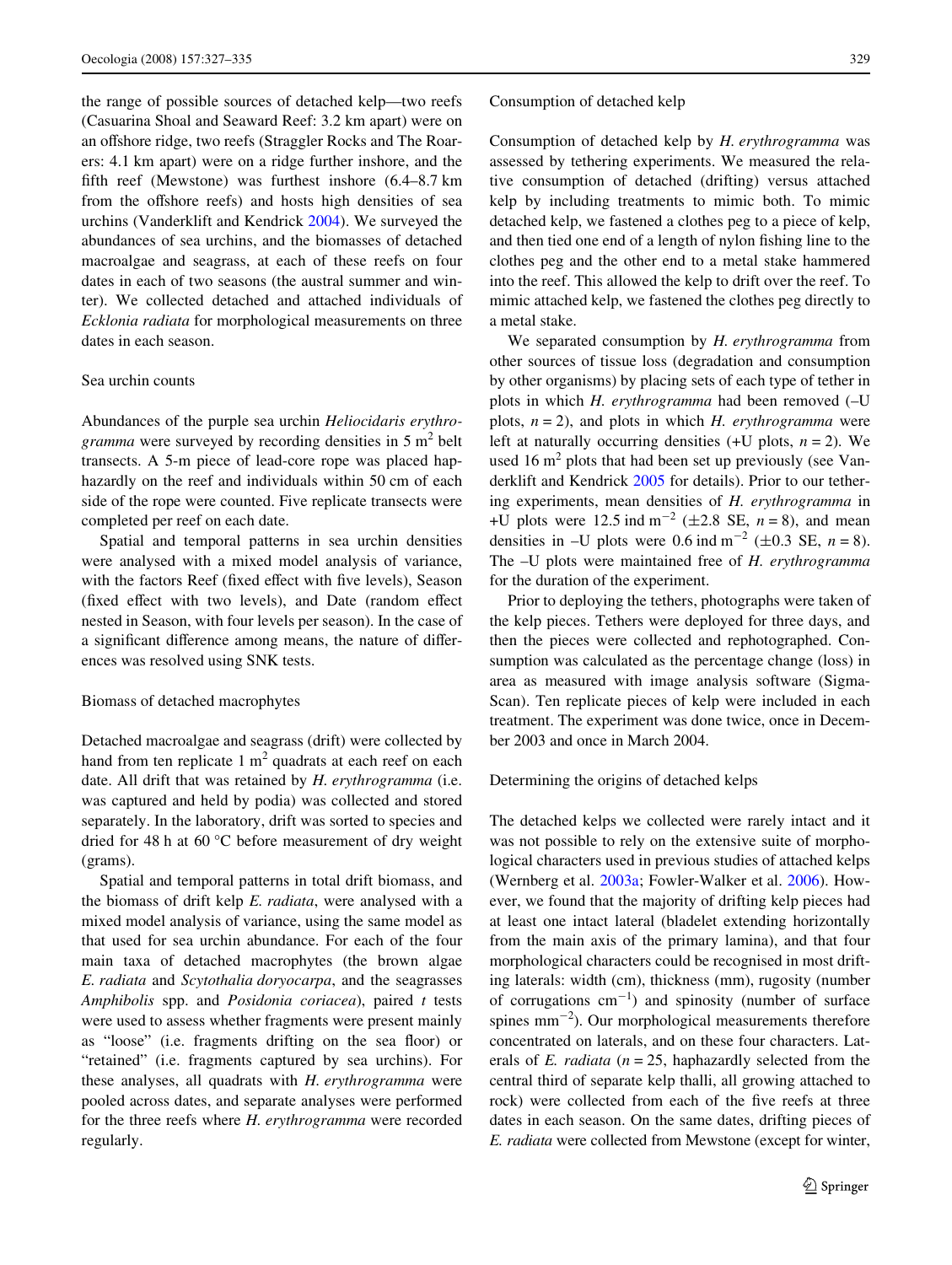when drift was not collected on one date), and the same morphological measurements were done on one intact lateral from each piece.

To test whether patterns in morphology of kelp laterals varied among reef lines (which would allow us to predict the origin of drifting kelps), and whether any differences changed with season, we assessed spatial and temporal patterns in morphological variables by MANOVA, following the same model used in the univariate ANOVA outlined above. Homogeneity of variances for each variable was first tested using Cochran's test, and normality was assessed using normal probability plots. Data were  $ln(x+1)$ -transformed where necessary.

The predicted origin of each piece of drifting kelp was derived using linear discriminant analysis, using the MASS package in the statistical software R ([http://www.r-pro](http://www.r-project.org/)[ject.org/](http://www.r-project.org/)). The laterals collected from attached kelps were used as a "training" dataset to build a predictive model based on a three-group classification (Mewstone, The Roarers–Straggler Rocks, Seaward Reef–Casuarina Shoal). This model was then used to predict the group membership of the detached kelps (i.e. the reef line where the kelps originated), with prior probabilities of classification even across groups. We tested the efficiency of the model at correctly classifying kelps by leave-one-out cross-validation, in which each individual kelp used in the "training" dataset  $(i.e.$  with a known origin) was classified after developing the linear discriminant model without that individual. Because a proportion of correct classifications can be expected by chance, even when there are no real differences among groups, the classification success was compared to the null expectation, using a bootstrapping procedure where data were randomly re-allocated 1,000 times, with the leave-one-out classification success calculated for each random re-allocation.

## **Results**

## Density of sea urchins

Densities of *Heliocidaris erythrogramma* varied significantly among reefs, but a significant Reef  $\times$  Date interaction meant that this result could not be interpreted simply (Table [1\)](#page-3-0). However, SNK tests indicated that densities at Mewstone (the reef furthest inshore) were almost always significantly higher than densities at all other reefs; the only exception to this occurred in June 2004, when densities recorded at The Roarers were equivalent (Fig. [1a](#page-4-0)). Few *H. erythrogramma* were ever recorded at Casuarina Shoal or Seaward Reef, the two reefs furthest offshore (Fig. [1a](#page-4-0)). There were no significant broad temporal patterns in density of *H. erythrogramma* (no significant effect of Season or <span id="page-3-0"></span>**Table 1** Results of mixed model analysis of variance testing for differences in densities of the sea urchin *Heliocidaris erythrogramma* 

| Transformation              | $Log(x+1)$ |       |       |         |  |  |  |
|-----------------------------|------------|-------|-------|---------|--|--|--|
| Source of variation         | df         | МS    | F     | P       |  |  |  |
| Reef                        | 4          | 65.97 | 65.34 | < 0.001 |  |  |  |
| Season                      | 1          | 0.93  | 1.36  | 0.287   |  |  |  |
| Date (Season)               | 6          | 0.68  | 1.50  | 0.183   |  |  |  |
| Reef $\times$ Season        | 4          | 1.30  | 1.29  | 0.301   |  |  |  |
| $Reef \times Date$ (Season) | 24         | 1.01  | 2.22  | 0.002   |  |  |  |
| Residual                    | 160        | 0.45  |       |         |  |  |  |

Bold type indicates statistical significance at  $P < 0.05$ 

Date). The overall mean density of *H. erythrogramma* at Mewstone during this study was 28.9 transect<sup>-1</sup> ( $\pm$ 3.1 SE,  $n = 40$ , or 5.8 m<sup>-2</sup>.

#### Biomass of detached macrophytes

The biomasses of all detached macrophytes combined (total drift), and of drift kelp *Ecklonia radiata*, varied significantly among reefs, and among dates, but significant Reef  $\times$  Date interactions meant that these patterns could not be interpreted simply (Table [2](#page-5-0)). However, SNK tests indicated that biomasses of total drift were usually highest at Mewstone  $(5 \text{ of } 8 \text{ dates})$ , while differences among the other reefs were more irregular (Fig. [1b](#page-4-0)). Patterns were similar for drift *E. radiata*, with the most common pattern yielded by SNK tests that biomasses at Mewstone were significantly higher than all other reefs  $(3 \text{ of } 8 \text{ dates})$ . Although the highest biomasses occurred during winter months (Fig. [1](#page-4-0)c), not all dates surveyed during winter yielded high biomasses of drift, and seasonal patterns were not significant.

The biomass of drift was dominated by four taxa: the seagrasses *Amphibolis* spp (35%) and *Posidonia coriacea* (35%), the kelp *E. radiata* (11%) and the fucoid *Scytothalia doryocarpa* (7%). Together these taxa comprised 88% of the biomass of loose drift pooled over all reefs and dates. The same four taxa also dominated drift retained by *H. erythrogramma*, but with different rankings: *S. doryocarpa* (41%), *E. radiata* (26%), *Amphibolis* spp (13%), *P. coriacea* (6%).

The hypothesis that each of these macrophyte taxa was present mainly as drift retained by *H. erythrogramma* was tested separately for Mewstone, Straggler Rocks and The Roarers (Casuarina Shoal and Seaward Reef were not tested because few sea urchins were recorded at these reefs). At Mewstone, the biomass of *E. radiata* retained by *H. erythrogramma* was not significantly higher than the biomass of loose *E. radiata* ( $t = 0.03$ ,  $P = 0.48$ ); however, this result was heavily influenced by one extreme value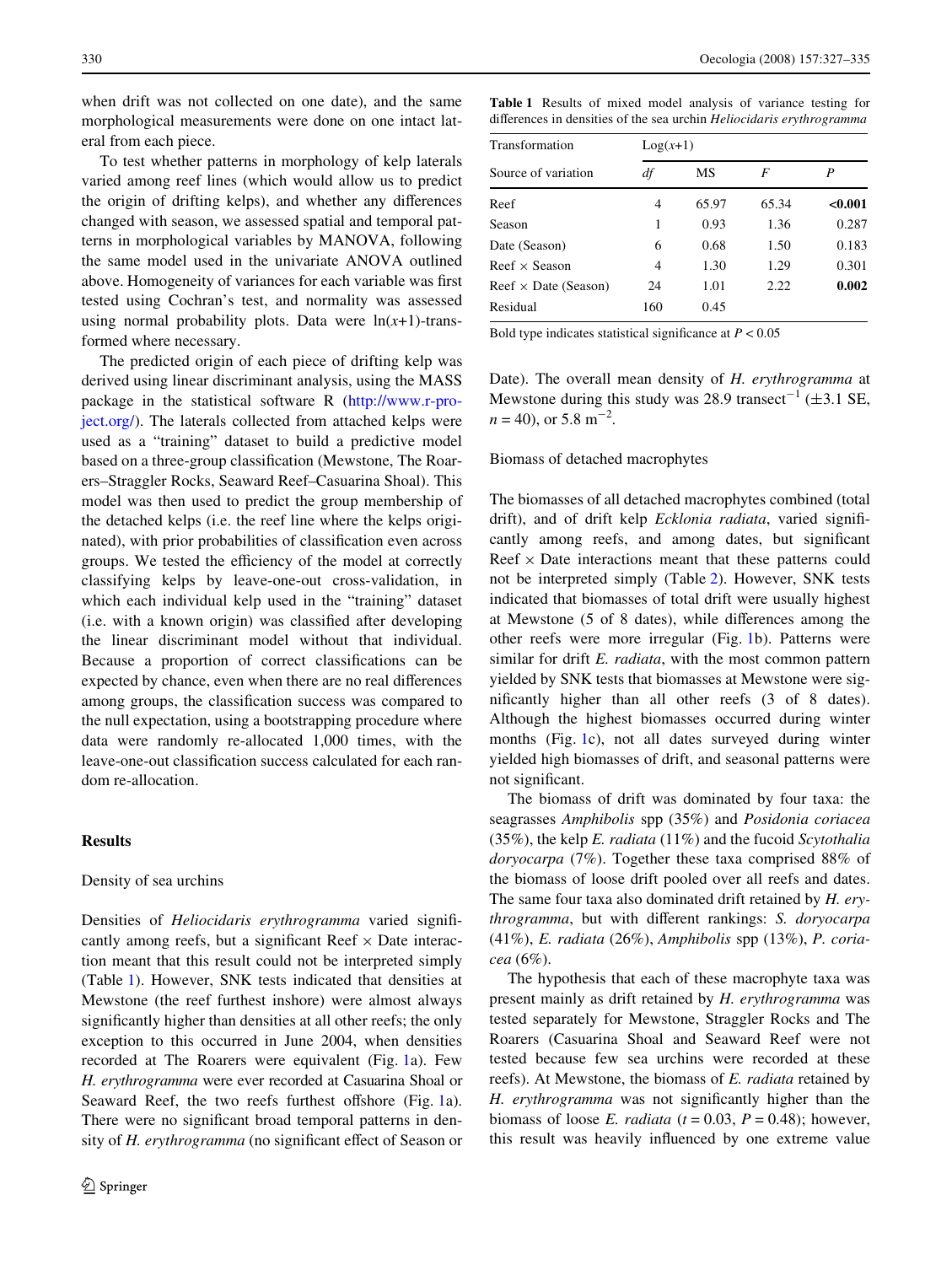

<span id="page-4-0"></span>**Fig. 1 a** Densities of the purple sea urchin *Heliocidaris erythrogramma* and biomasses of **b** total drift, and **c** drift kelp *Ecklonia radiata*, at each of the five reefs surveyed ( $\pm$ SE, *n* = 4 for densities of sea urchins,  $n = 10$  for biomass of drift)

(weighing  $53.0$  g, more than five times the next highest value), and when this value was removed from the analysis, the biomass of *E. radiata* retained by the sea urchins was significantly higher than the biomass of loose *E. radiata*  $(t = 3.30, P < 0.001$ ; Fig. [2](#page-5-1)). The average biomass of *S. doryocarpa* retained by *H. erythrogramma* was higher than loose biomass, but this difference was narrowly nonsignificant  $(t = 1.44, P = 0.07;$  Fig. [2\)](#page-5-1). The biomasses of loose seagrasses *Amphibolis* spp. and *P. coriacea* were, on average, higher than the biomasses of urchin-retained seagrasses (Fig. [2](#page-5-1)).

## Consumption of detached kelp

Consumption of tethered kelp laterals varied significantly between treatments on both tethering occasions (MS = 3061.1, *F*(3,34) = 11.5, *P* < 0.001 for December 2003; MS = 8978.0,  $F_{(3,36)} = 18.6$  $F_{(3,36)} = 18.6$  $F_{(3,36)} = 18.6$ ,  $P < 0.001$  for March 2004; Fig. 3). On both occasions, SNK tests indicated that drifting kelp pieces in plots with *H. erythrogramma* were consumed significantly more than any other treatment  $(P < 0.001)$ ; no other pairwise comparisons were significant (Fig.  $3$ ).

## Origin of detached kelps

There was evidence of heteroscedasticity for the four variables we used to measure the morphology of *E. radiata*, so all data were  $ln(x+1)$ -transformed, which tended to equalise variances. Overall, the morphology of *E. radiata* varied significantly among reefs on each date (significant Reef  $\times$  Date interaction: Pillai's trace = 0.642,  $F_{(80, 2880)}$  = 6.89,  $P < 0.001$ ). The same pattern was reflected by each of the morphological variables individually, with all yielding the same significant interaction (in each case  $F > 2.8$ ,  $P < 0.001$ ). Because this indicated that the differences in morphology among reefs were not consistent among dates, predictions of the origins of detached kelps were calculated separately for each date. Kelps from Seaward Reef–Casuarina Shoal were morphologically distinct from kelps from Mewstone on each occasion (Fig. [4](#page-6-1)). Kelps from The Roarers– Straggler Rocks were morphologically intermediate between those from Mewstone and Seaward Reef–Casuarina Shoal (Fig. [4](#page-6-1)).

The predicted origin of most of the detached kelps collected at Mewstone was from reefs further offshore for four of five dates (Table [3\)](#page-7-1). Only in January 2004 were most detached kelps (70%) predicted to have originated at Mewstone itself (Table [3](#page-7-1), see also locations of drift kelps in Fig. [4\)](#page-6-1). At other dates, the proportion of kelps originating at Mewstone was predicted to be 5–40%. Between 20 and 59% drift kelps were predicted to have originated at the reef line encompassing The Roarers–Straggler Rocks ( $\sim$ 2 km away), and 10–38% were predicted to have originated at the reef line encompassing Seaward Reef–Casuarina Shoal  $(\sim]6-8$  km away).

The classification model was robust, with leave-one-out cross-validation correctly classifying 68–92% kelps collected from Mewstone, 52–72% of kelps collected from The Roarers–Straggler Rocks, and 86–94% of kelps from Seaward Reef–Casuarina Shoal (Table [3](#page-7-1)). All were significantly different  $(P < 0.001)$  from the null expectation of no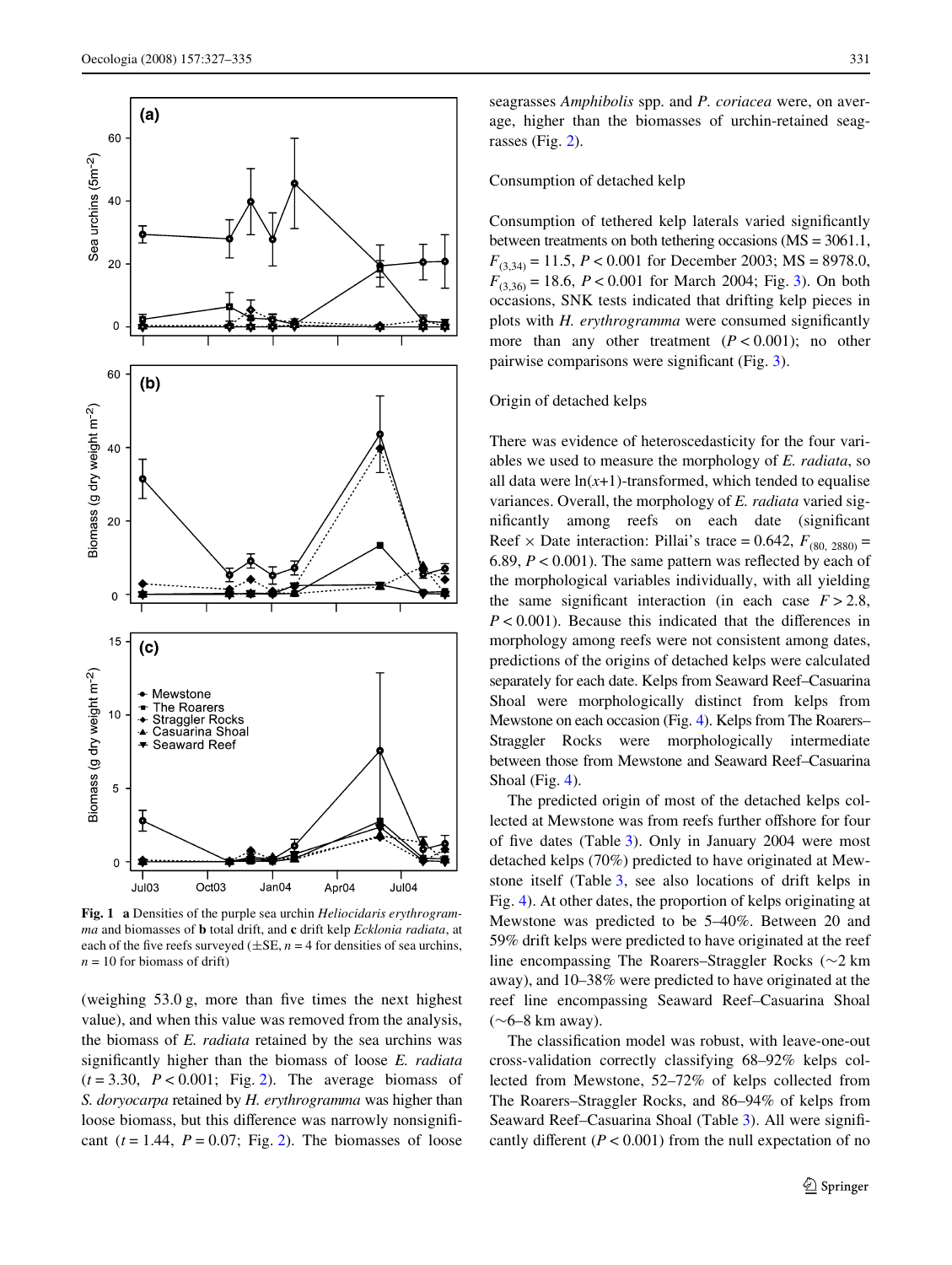<span id="page-5-0"></span>**Table 2** Results of mixed model analysis of variance testing for differences in biomasses of total drift and drift kelp *Ecklonia radiata*

| Transformation              | Total drift    |            |       | Ecklonia radiata |            |       |                  |
|-----------------------------|----------------|------------|-------|------------------|------------|-------|------------------|
|                             |                | $Log(x+1)$ |       |                  | $Log(x+1)$ |       |                  |
| Source of variation         | df             | <b>MS</b>  | F     | P                | MS         | F     | $\boldsymbol{P}$ |
| Reef                        | $\overline{4}$ | 47.6       | 17.83 | < 0.001          | 1.67       | 4.96  | 0.004            |
| Season                      | 1              | 37.3       | 3.15  | 0.126            | 7.97       | 2.30  | 0.179            |
| Date (Season)               | 6              | 11.8       | 27.9  | < 0.001          | 3.46       | 16.41 | < 0.001          |
| Reef $\times$ Season        | 4              | 2.9        | 1.10  | 0.378            | 0.83       | 2.45  | 0.073            |
| $Reef \times Date$ (Season) | 24             | 2.7        | 6.30  | < 0.001          | 0.34       | 1.60  | 0.037            |
| Residual                    | 360            | 0.4        |       |                  | 0.21       |       |                  |

Bold type indicates statistical significance at  $P < 0.05$ 



<span id="page-5-1"></span>**Fig. 2** Biomass ( $\pm$ SE, *n* = 67) of detached macrophytes that were "loose" (i.e. laying loose on the reef surface) or "retained" (i.e. captured by the sea urchin *Heliocidaris erythrogramma*) at Mewstone. The data for *E. radiata* exclude one extremely high value

differences among groups, which predicts  $33.3\%$  success (Table [3\)](#page-7-1). The somewhat lower success rates for kelps from The Roarers–Straggler Rocks (52–72%) are probably due to their intermediate morphological characteristics. Importantly, misclassifications of kelps from Mewstone were typically due to classification as part of The Roarers–Straggler Rocks reef line (error rate 22.4%), and rarely as part of the Seaward Reef–Casuarina Shoal reef line (error rate 1.6%). Conversely, misclassifications of kelps from Seaward Reef–Casuarina Shoal were rarely due to classification as Mewstone (error rate 0.8%). This indicates that detached kelps classified as originating from Seaward Reef–Casuarina Shoal were very unlikely to originate from Mewstone. The prediction that 30–95% of detached kelps originated at reefs  $>2$  km offshore, and the prediction that 10–38% of detached kelps originated at the most distant reef line  $(6-8 \text{ km further offshore})$  is therefore very robust.

There was no difference in the frequencies of detached kelps originating from different reefs in terms of presence as loose or urchin-retained drift ( $\chi^2$  tests with Bonferronicorrected  $\alpha$  all nonsignificant); we infer from this that the urchins showed no preference for kelps with any particular morphological features, and therefore will retain and consume detached kelps from any location.

## **Discussion**

## Sea urchins are subsidised by kelps from distant reefs

Our results demonstrate a cross-habitat resource subsidy between sea urchins and their main food source that encompasses spatial extents of kilometres. Abundances of the purple sea urchin *Heliocidaris erythrogramma*, and biomasses of detached macrophytes, were typically higher at Mewstone. There, sea urchins trapped and ate detached kelp *Ecklonia radiata*. Much of the detached kelp originated from offshore reefs.

Local kelp abundance at Mewstone is low (Vanderklift and Kendrick [2005\)](#page-8-28), but *H. erythrogramma* in this region consumes mainly large brown algae (Vanderklift et al. [2006](#page-8-35)). Our tethering experiments show that it relies heavily on detached fragments. *H. erythrogramma* is largely sedentary—it tends to remain in depressions and crevices in the rock, and rarely moves about, so the evidence indicates a "sit-and-wait" feeding strategy. Our survey of the distribution of drift showed that retention of brown macroalgae (*Ecklonia radiata* and *Scytothalia doryocarpa*) is high in proportion to local availability, while retention of seagrass is low. Comparisons of the morphologies of detached fragments of kelp to attached kelps indicate that a substantial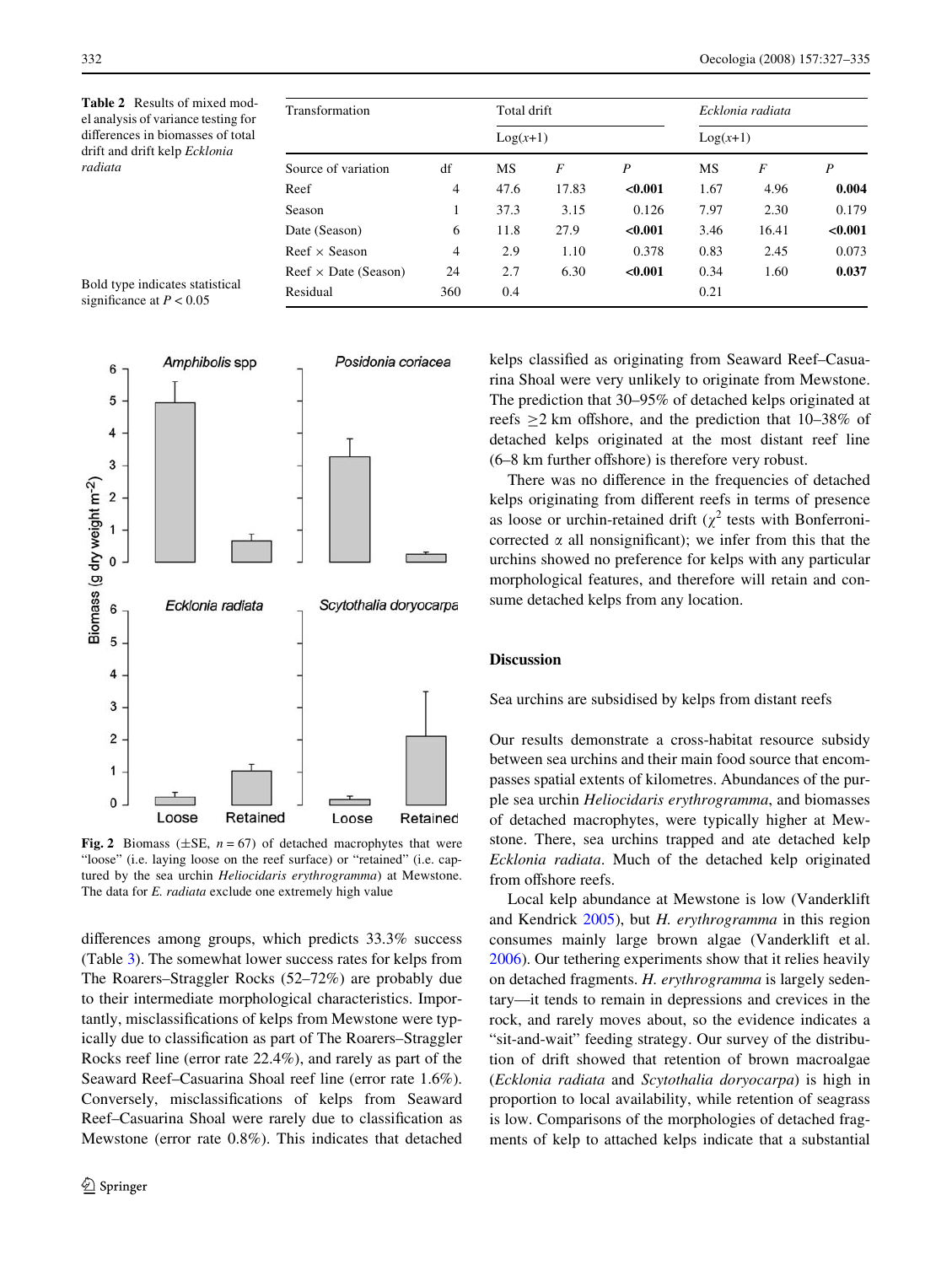

<span id="page-6-0"></span>**Fig. 3** Consumption (% consumed over three days,  $\pm$ SE,  $n = 10$ ) of tethered pieces of drifting and fixed *Ecklonia radiata* in plots with (+U) and without (-U) the sea urchin *Heliocidaris erythrogramma*. Groups sharing the same superscript letter  $(a, b)$  are not significantly different (determined by SNK tests)

proportion of these fragments (30–95%) originated from offshore reefs, and had thus been transported  $\geq$  2 km, with 10–30% transported  $\geq$ 6 km. When the biomass of drift kelp at Mewstone was highest (June 2004: mean = 7.57  $\text{g m}^{-2}$ ), 95% of the individual kelps were predicted to have originated offshore. This suggests that subsidies of drift kelp might occur in pulses, probably due to storm events that increase swell, which likely increases rates of



<span id="page-6-1"></span>**Fig. 4** Linear discriminants of attached kelps of known origins, and projections of drift kelps collected from Mewstone, but with unknown origins, onto the linear discriminants

kelp dislodgement and facilitates more rapid transport through higher current velocities at the seafloor.

In south-western South Africa, consumption of detached kelps by intertidal limpets allowed limpet populations to reach high densities and exert a strong top-down influence on local production of algae (Bustamante et al. [1995](#page-7-0)). In contrast, experiments with *H. erythrogramma* at Mewstone have shown that it does not exert an influence on the biomass or species composition of macroalgae growing on the reef, but through its drift-trapping behaviour it exerts a large influence on the retention of detached macroalgae on the reef (Vanderklift and Kendrick [2005](#page-8-28)). Potentially, the availability of large quantities of drift maintains densities of sea urchins that are among the highest in southern and temperate western Australia (Fowler-Walker and Connell [2002](#page-8-22); Vanderklift and Kendrick [2004](#page-8-24)), while at the same time allowing coexistence with erect macroalgae (Vanderklift and Kendrick [2005\)](#page-8-28). In addition, *H. erythrogramma*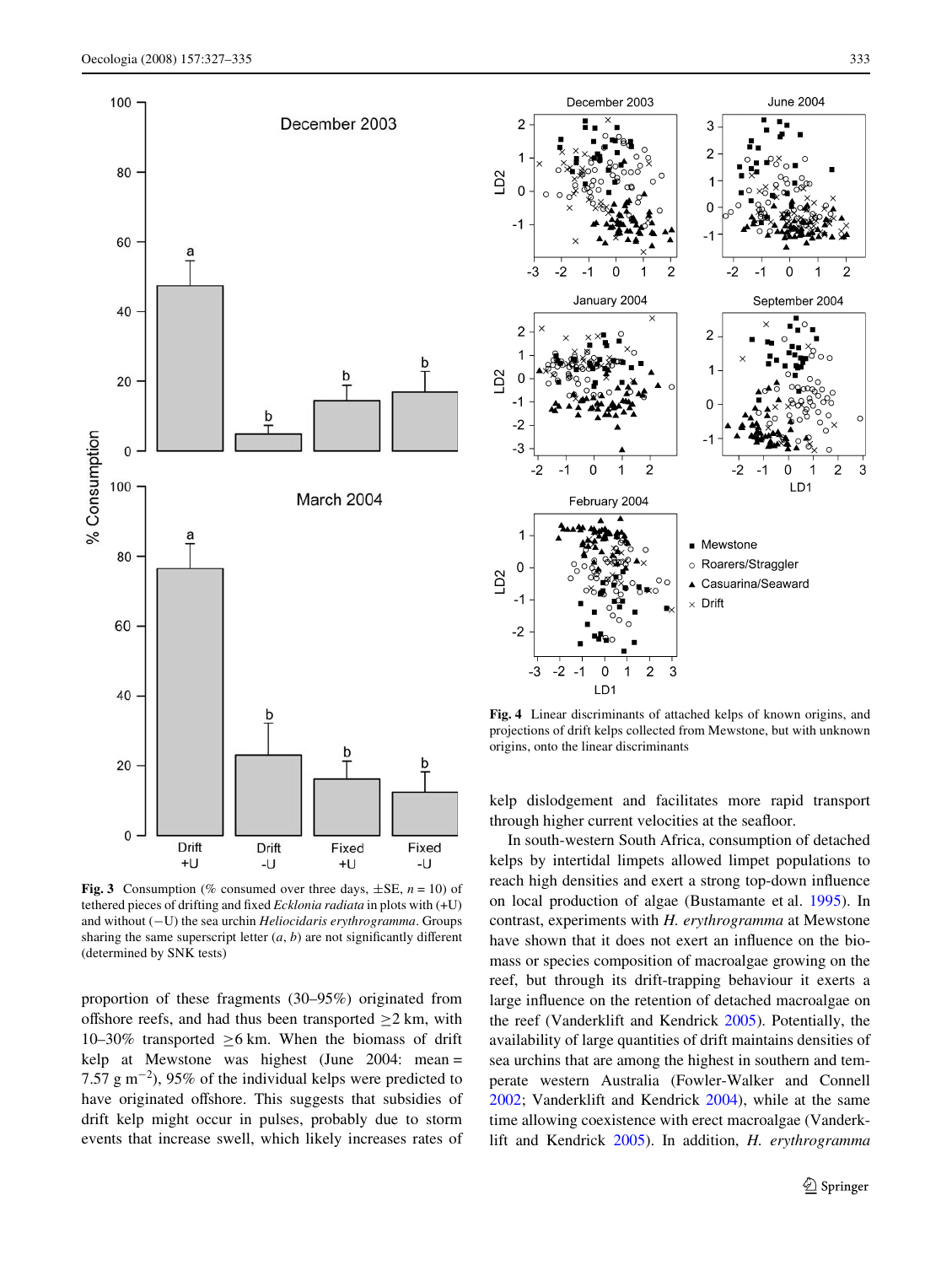|                | $\boldsymbol{n}$ | Proportion of detached kelp pieces predicted<br>to have originated from |                                 |                                  | Leave-one-out cross-validation success rate |         |          |                                 |                                  |  |
|----------------|------------------|-------------------------------------------------------------------------|---------------------------------|----------------------------------|---------------------------------------------|---------|----------|---------------------------------|----------------------------------|--|
|                |                  | Mewstone                                                                | The Roarers/<br>Straggler Rocks | Seaward Reef/<br>Casuarina Shoal | Overall $P$                                 |         | Mewstone | The Roarers/<br>Straggler Rocks | Seaward Reef/<br>Casuarina Shoal |  |
| Summer         |                  |                                                                         |                                 |                                  |                                             |         |          |                                 |                                  |  |
| December 2003  | 30               | 0.40                                                                    | 0.30                            | 0.30                             | 0.80                                        | < 0.001 | 0.80     | 0.66                            | 0.94                             |  |
| January 2004   | 20               | 0.70                                                                    | 0.20                            | 0.10                             | 0.70                                        | < 0.001 | 0.68     | 0.52                            | 0.90                             |  |
| February 2004  | 17               | 0.12                                                                    | 0.59                            | 0.29                             | 0.70                                        | < 0.001 | 0.68     | 0.54                            | 0.86                             |  |
| Winter         |                  |                                                                         |                                 |                                  |                                             |         |          |                                 |                                  |  |
| June 2004      | 42               | 0.05                                                                    | 0.57                            | 0.38                             | 0.75                                        | < 0.001 | 0.72     | 0.66                            | 0.86                             |  |
| September 2004 | 11               | 0.27                                                                    | 0.45                            | 0.27                             | 0.82                                        | < 0.001 | 0.92     | 0.72                            | 0.88                             |  |

<span id="page-7-1"></span>Table 3 Predicted origin of detached kelps collected at Mewstone, classified by linear discriminant analysis based on four morphological characters, and success rates for the classification of kelps of known origin by leave-one-out cross-validation

*P* values were derived from a bootstrap procedure using 1,000 permutations of the data

disproportionately retains certain types of detached macroalgae, such as *E. radiata* and *S. doryocarpa*. So, while *H. erythrogramma* does not exert the strong influence on benthic community structure that it does elsewhere by grazing (Wright and Steinberg [2001;](#page-8-25) Johnson et al. [2004](#page-8-26); Valentine and Johnson  $2005$ ), it might exert a positive influence on some species by increasing the availability of detritus, in the same way that the sea urchin *Parechinus angulosus* benefits juvenile abalone *Haliotis midae* in South Africa (Day and Branch [2002a](#page-8-30); Day and Branch [2002b\)](#page-8-36).

#### Spatial extents encompassed by trophic subsidies

The influence of trophic subsidies can be an important influence on community structure. Where local productivity is low, such subsidies allow consumers to attain densities that are otherwise impossible (e.g. Polis and Hurd [1996](#page-8-1); Stapp and Polis [2003](#page-8-5)). Where local productivity is not limiting, subsidies can influence ecological interactions that in turn determine the relative abundances of different species (Menge et al. [1997;](#page-8-37) Menge et al. [2003\)](#page-8-38). In this study, we have identified that the spatial extent of an ecologically important trophic subsidy encompasses landscape scales, and have identified linkages that encompass up to 8 km. This spatial extent compares to the distances travelled by floating *Macrocystis pyrifera* (Harrold and Lisin [1989](#page-8-21)), yet *E. radiata* does not have pneumatocysts and is negatively buoyant. Kirkman and Kendrick ([1997\)](#page-8-20) reported tracking detached *E. radiata* over several kilometres at another location in Western Australia, and Wernberg et al. [\(2006](#page-8-13)) found detached kelps to be present in seagrass beds up to 1,100 m from the nearest reef—these studies show that movement of even the negatively buoyant *E. radiata*, presumably due to wave-driven currents at the sea floor, can be significant. Detached kelps and other macroalgae are an important food source for organisms that inhabit subtidal reefs, intertidal rock platforms, beaches and seagrass beds along hundreds of kilometres of coastline in Western Australia (Lenanton et al. [1982;](#page-8-39) Scheibling [1994](#page-8-40); Wernberg et al. [2006](#page-8-13)), and the spatial extents of those trophic linkages are also likely to encompass kilometres.

Allochthonous subsidy by kelps to organisms in other habitats is likely to be a widespread phenomenon, as kelps are a ubiquitous element of shallow temperate coasts (Dayton [1985;](#page-8-41) Schiel and Foster [1986](#page-8-42); Steneck et al. [2002](#page-8-43)), and most kelp production ends up as detritus, much of which is exported (Cebrian [1999](#page-7-2)). Kelp detritus is known to be generally important for beach fauna, allowing fauna to exist where local production is low (see review by Colombini and Chelazzi [2003](#page-8-14)). There is also evidence that kelp subsidies are important to organisms in other habitats. For example, many abalone and sea urchins feed extensively on drifting macrophyte fragments. The availability of such subsidies can also have wide-ranging indirect effects that can profoundly change community structure (Harrold and Reed [1985](#page-8-19); Bustamante et al. [1995\)](#page-7-0). Perturbations that influence kelp abundance could therefore affect kelp-dependant organisms over a wide area.

**Acknowledgments** We thank Jari Oksanen, Bill Venables and Mark Bravington for invaluable advice on the use of R for statistical analyses. The research was supported by the Strategic Research Fund for the Marine Environment (SRFME), the Australian Research Council (DP 344023) and the Faculty of Computing, Health and Science, at Edith Cowan University. Comments by TS Elsdon, MH Graham, GA Kendrick and RC Babcock improved the manuscript. The research described in this paper complies with the laws of Australia.

#### **References**

- <span id="page-7-0"></span>Bustamante RH, Branch GM, Eekhout S (1995) Maintenance of an exceptional intertidal grazer biomass in South Africa: subsidy by subtidal kelps. Ecology 76:2314–2329
- <span id="page-7-2"></span>Cebrian J (1999) Patterns in the fate of production in plant communities. Am Nat 154:449–468